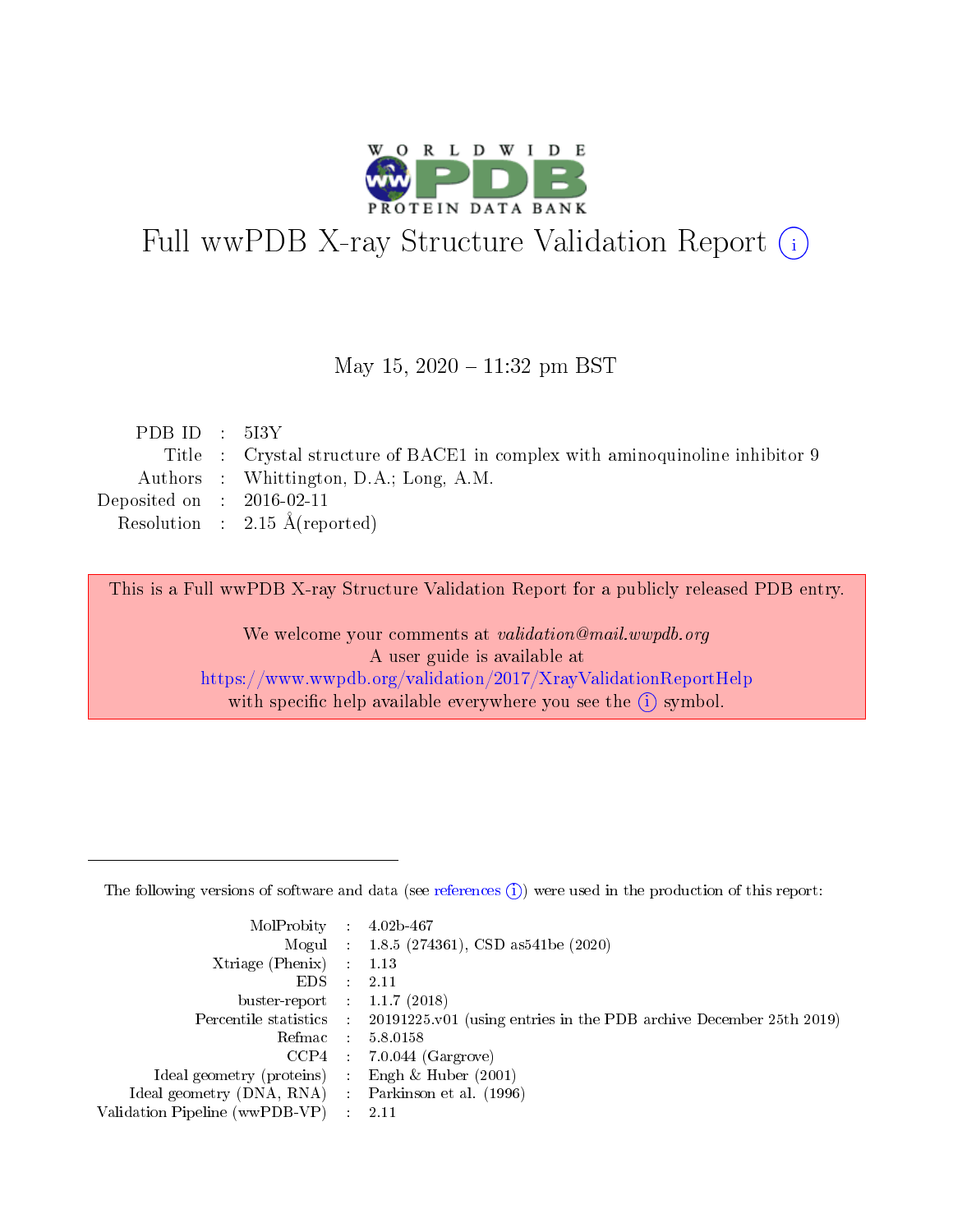# 1 [O](https://www.wwpdb.org/validation/2017/XrayValidationReportHelp#overall_quality)verall quality at a glance  $(i)$

The following experimental techniques were used to determine the structure: X-RAY DIFFRACTION

The reported resolution of this entry is 2.15 Å.

Percentile scores (ranging between 0-100) for global validation metrics of the entry are shown in the following graphic. The table shows the number of entries on which the scores are based.



| Metric                | Whole archive<br>$(\#\mathrm{Entries})$ | Similar resolution<br>$(\#\text{Entries},\, \text{resolution}\; \text{range}(\textup{\AA}))$ |  |  |
|-----------------------|-----------------------------------------|----------------------------------------------------------------------------------------------|--|--|
| $R_{free}$            | 130704                                  | $1479(2.16-2.16)$                                                                            |  |  |
| Clashscore            | 141614                                  | $1585(2.16-2.16)$                                                                            |  |  |
| Ramachandran outliers | 138981                                  | $1560(2.16-2.16)$                                                                            |  |  |
| Sidechain outliers    | 138945                                  | $1559(2.16-2.16)$                                                                            |  |  |
| RSRZ outliers         | 127900                                  | $1456(2.16-2.16)$                                                                            |  |  |

The table below summarises the geometric issues observed across the polymeric chains and their fit to the electron density. The red, orange, yellow and green segments on the lower bar indicate the fraction of residues that contain outliers for  $>=3, 2, 1$  and 0 types of geometric quality criteria respectively. A grey segment represents the fraction of residues that are not modelled. The numeric value for each fraction is indicated below the corresponding segment, with a dot representing fractions <=5% The upper red bar (where present) indicates the fraction of residues that have poor fit to the electron density. The numeric value is given above the bar.

| Mol | $\cap$ hain | Length | Quality of chain |    |     |
|-----|-------------|--------|------------------|----|-----|
|     |             |        | 8%               |    |     |
|     |             | -1 -   | 83%              | 7% | 10% |

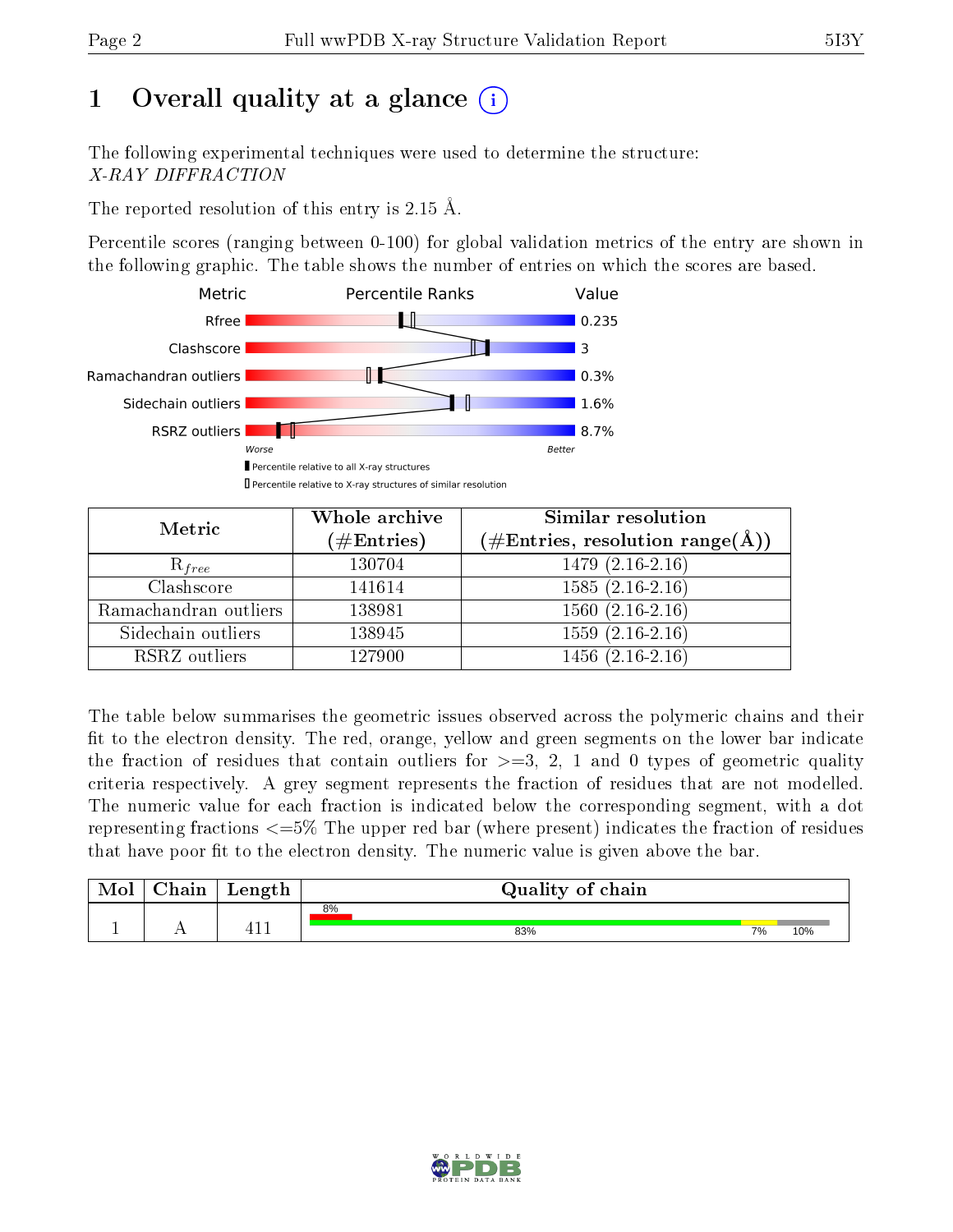# 2 Entry composition (i)

There are 3 unique types of molecules in this entry. The entry contains 3180 atoms, of which 0 are hydrogens and 0 are deuteriums.

In the tables below, the ZeroOcc column contains the number of atoms modelled with zero occupancy, the AltConf column contains the number of residues with at least one atom in alternate conformation and the Trace column contains the number of residues modelled with at most 2 atoms.

Molecule 1 is a protein called Beta-secretase 1.

| Mol | Chain | $\vert$ Residues | $\rm{Atoms}$        |      |     |     | $\text{ZeroOcc} \mid \text{AltConf} \mid$ | $\mid$ Trace $\mid$ |  |
|-----|-------|------------------|---------------------|------|-----|-----|-------------------------------------------|---------------------|--|
|     |       | 369              | $\rm Total$<br>2913 | 1871 | 483 | 545 |                                           |                     |  |

There are 2 discrepancies between the modelled and reference sequences:

| Chain |     | Residue   Modelled   Actual |            | Comment                          | Reference |
|-------|-----|-----------------------------|------------|----------------------------------|-----------|
|       | - ภ |                             | $\rm{ARG}$ | engineered mutation   UNP P56817 |           |
|       | -4  | LVS                         | $\rm{ARG}$ | engineered mutation   UNP P56817 |           |

• Molecule 2 is N- $(6-\{2-[2-(2-amin-3-\{3-[(3,3-dimethylbutyl)amino]-3-oxopropyl\}quino])\}$ in-6-yl)phenyl]ethyl}pyridin-3-yl)-4-fluorobenzamide (three-letter code: 68K) (formula:  $C_{38}H_{40}FN_5O_2$ .



| Mol |  | Chain   Residues | Atoms |  |  | $ZeroOcc$   Alt $Conf$ |  |
|-----|--|------------------|-------|--|--|------------------------|--|
|     |  |                  | Total |  |  |                        |  |
|     |  |                  |       |  |  |                        |  |

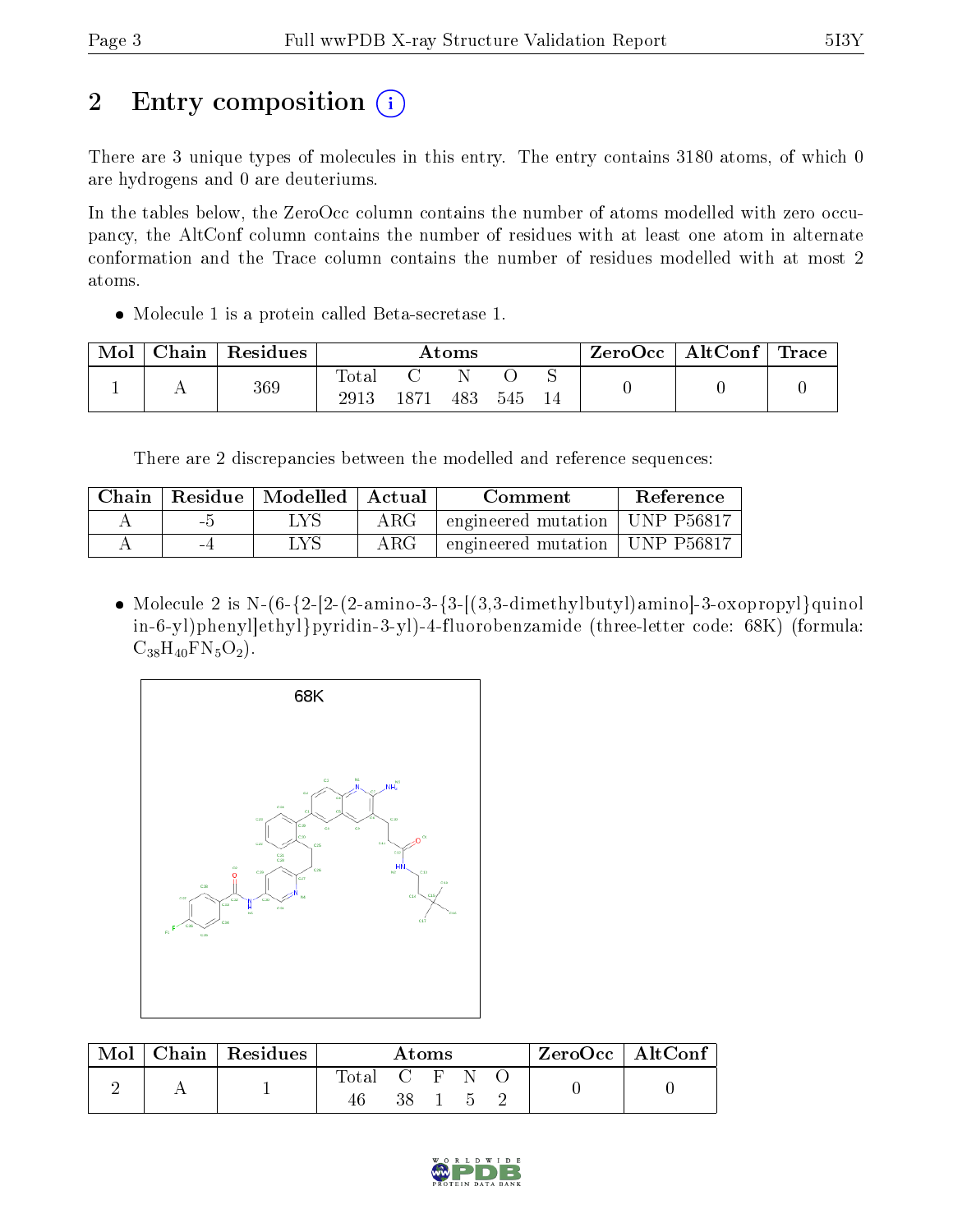$\bullet\,$  Molecule 3 is water.

|  | $Mol$   Chain   Residues | Atoms               | $ZeroOcc \mid AltConf \mid$ |
|--|--------------------------|---------------------|-----------------------------|
|  | ດດ1                      | Total<br>ດດ1<br>າາ1 |                             |

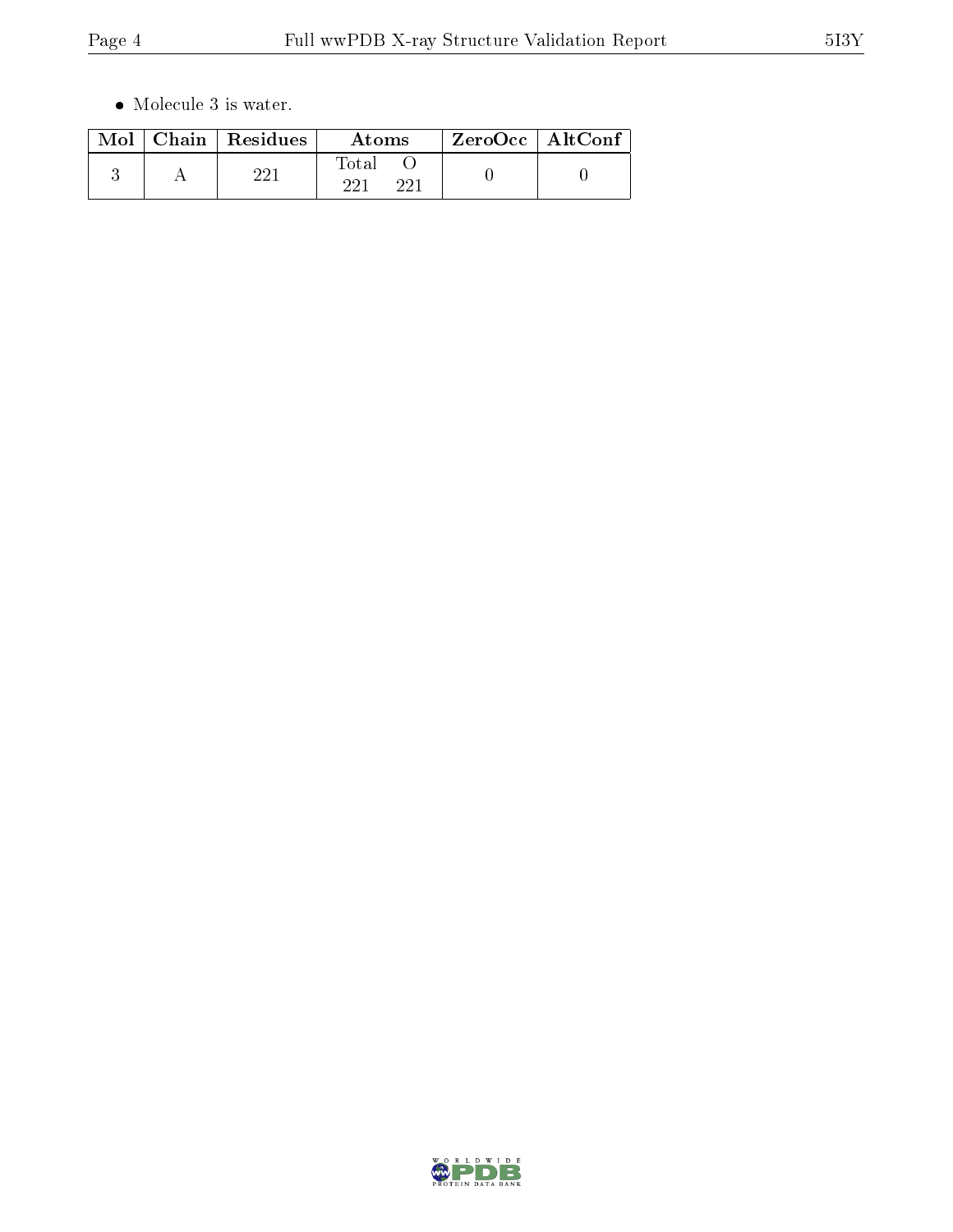# 3 Residue-property plots  $(i)$

These plots are drawn for all protein, RNA and DNA chains in the entry. The first graphic for a chain summarises the proportions of the various outlier classes displayed in the second graphic. The second graphic shows the sequence view annotated by issues in geometry and electron density. Residues are color-coded according to the number of geometric quality criteria for which they contain at least one outlier: green  $= 0$ , yellow  $= 1$ , orange  $= 2$  and red  $= 3$  or more. A red dot above a residue indicates a poor fit to the electron density (RSRZ  $> 2$ ). Stretches of 2 or more consecutive residues without any outlier are shown as a green connector. Residues present in the sample, but not in the model, are shown in grey.



• Molecule 1: Beta-secretase 1

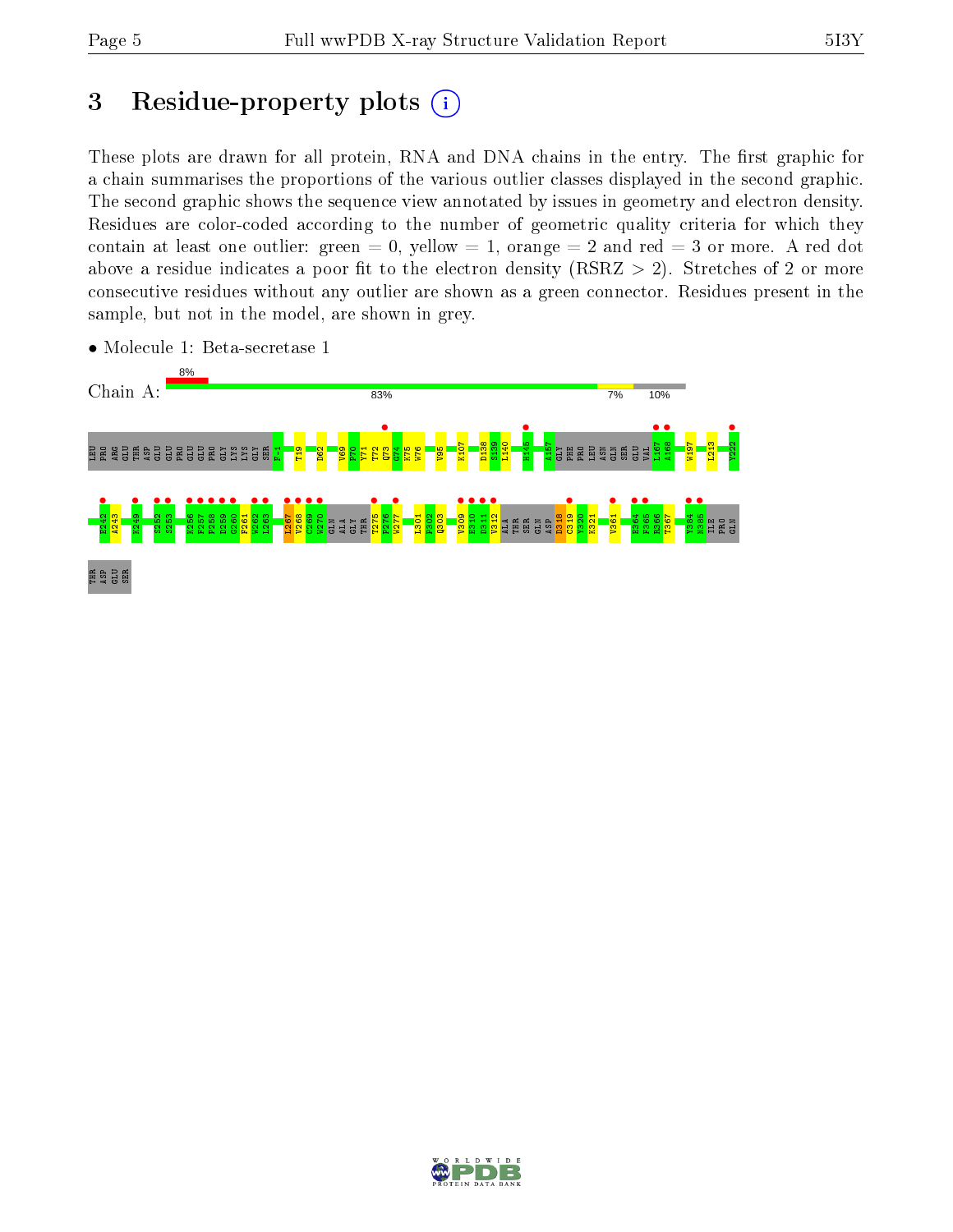# 4 Data and refinement statistics  $(i)$

| Property                                                             | Value                                               | Source     |
|----------------------------------------------------------------------|-----------------------------------------------------|------------|
| Space group                                                          | P 61 2 2                                            | Depositor  |
| Cell constants                                                       | $102.79\text{\AA}$<br>$170.30\text{\AA}$<br>102.79Å |            |
| a, b, c, $\alpha$ , $\beta$ , $\gamma$                               | $90.00^{\circ}$ $120.00^{\circ}$<br>$90.00^\circ$   | Depositor  |
| Resolution $(A)$                                                     | $50.00 - 2.15$                                      | Depositor  |
|                                                                      | $35.03 - 2.15$                                      | <b>EDS</b> |
| % Data completeness                                                  | $99.2(50.00-2.15)$                                  | Depositor  |
| (in resolution range)                                                | $99.3(35.03-2.15)$                                  | <b>EDS</b> |
| $R_{merge}$                                                          | 0.14                                                | Depositor  |
| $\mathbf{R}_{sym}$                                                   | (Not available)                                     | Depositor  |
| $\langle I/\sigma(I) \rangle^{-1}$                                   | $\sqrt{2.05 \text{ (at } 2.16 \text{\AA})}$         | Xtriage    |
| Refinement program                                                   | <b>REFMAC</b>                                       | Depositor  |
| $R, R_{free}$                                                        | 0.200,<br>0.238                                     | Depositor  |
|                                                                      | $0.201$ ,<br>0.235                                  | DCC        |
| $R_{free}$ test set                                                  | 1462 reflections $(4.98\%)$                         | wwPDB-VP   |
| Wilson B-factor $(A^2)$                                              | 25.9                                                | Xtriage    |
| Anisotropy                                                           | 0.090                                               | Xtriage    |
| Bulk solvent $k_{sol}(e/\mathring{A}^3)$ , $B_{sol}(\mathring{A}^2)$ | $0.33$ , 42.8                                       | <b>EDS</b> |
| L-test for twinning <sup>2</sup>                                     | $< L >$ = 0.47, $< L^2 >$ = 0.30                    | Xtriage    |
| Estimated twinning fraction                                          | No twinning to report.                              | Xtriage    |
| $F_o, F_c$ correlation                                               | 0.94                                                | <b>EDS</b> |
| Total number of atoms                                                | 3180                                                | wwPDB-VP   |
| Average B, all atoms $(A^2)$                                         | 46.0                                                | wwPDB-VP   |

Xtriage's analysis on translational NCS is as follows: The largest off-origin peak in the Patterson function is  $3.44\%$  of the height of the origin peak. No significant pseudotranslation is detected.

<sup>&</sup>lt;sup>2</sup>Theoretical values of  $\langle |L| \rangle$ ,  $\langle L^2 \rangle$  for acentric reflections are 0.5, 0.333 respectively for untwinned datasets, and 0.375, 0.2 for perfectly twinned datasets.



<span id="page-5-1"></span><span id="page-5-0"></span><sup>1</sup> Intensities estimated from amplitudes.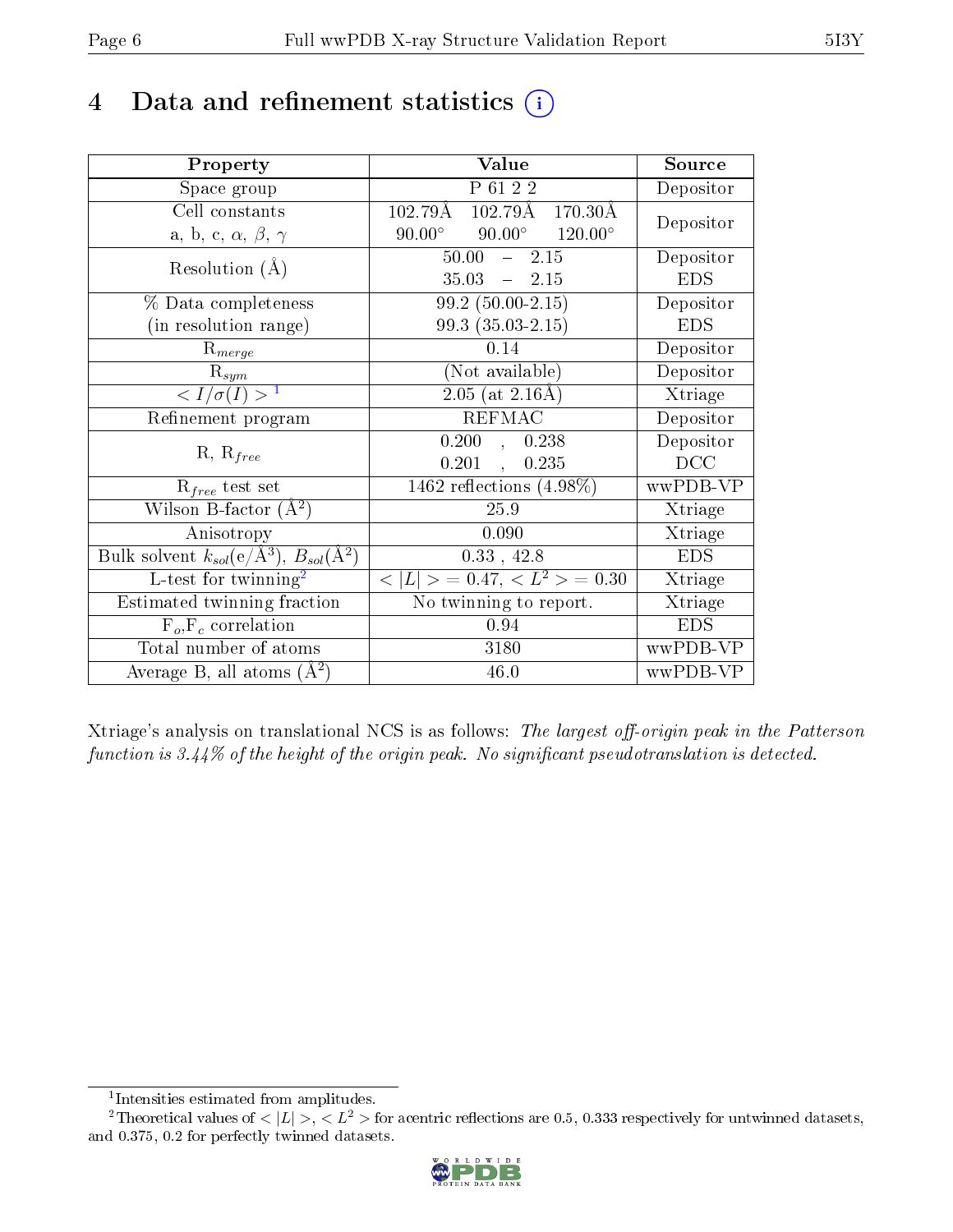# 5 Model quality  $(i)$

### 5.1 Standard geometry  $\overline{()}$

Bond lengths and bond angles in the following residue types are not validated in this section: 68K

The Z score for a bond length (or angle) is the number of standard deviations the observed value is removed from the expected value. A bond length (or angle) with  $|Z| > 5$  is considered an outlier worth inspection. RMSZ is the root-mean-square of all Z scores of the bond lengths (or angles).

|  | $Mol$   Chain |      | Bond lengths                    | Bond angles |        |  |
|--|---------------|------|---------------------------------|-------------|--------|--|
|  |               |      | RMSZ $ #Z  > 5$ RMSZ $ #Z  > 5$ |             |        |  |
|  |               | 0.55 | 0/2986                          | 0.64        | 0/4055 |  |

There are no bond length outliers.

There are no bond angle outliers.

There are no chirality outliers.

There are no planarity outliers.

### 5.2 Too-close contacts  $(i)$

In the following table, the Non-H and H(model) columns list the number of non-hydrogen atoms and hydrogen atoms in the chain respectively. The H(added) column lists the number of hydrogen atoms added and optimized by MolProbity. The Clashes column lists the number of clashes within the asymmetric unit, whereas Symm-Clashes lists symmetry related clashes.

| Mol |      |      | Chain   Non-H   H(model)   H(added)   Clashes   Symm-Clashes |
|-----|------|------|--------------------------------------------------------------|
|     | 2913 | 2835 |                                                              |
|     |      |      |                                                              |
|     | 991  |      |                                                              |
|     | 3180 | 2835 |                                                              |

The all-atom clashscore is defined as the number of clashes found per 1000 atoms (including hydrogen atoms). The all-atom clashscore for this structure is 3.

All (19) close contacts within the same asymmetric unit are listed below, sorted by their clash magnitude.

| Atom-1 | Atom-2                                 | Interatomic<br>distance $(A)$ | $\cap$ lash<br>overlap $(A)$ |  |
|--------|----------------------------------------|-------------------------------|------------------------------|--|
|        | $1:$ A:309:VAL:HG12   1:A:312:VAL:HG23 |                               | 0.64                         |  |

Continued on next page...

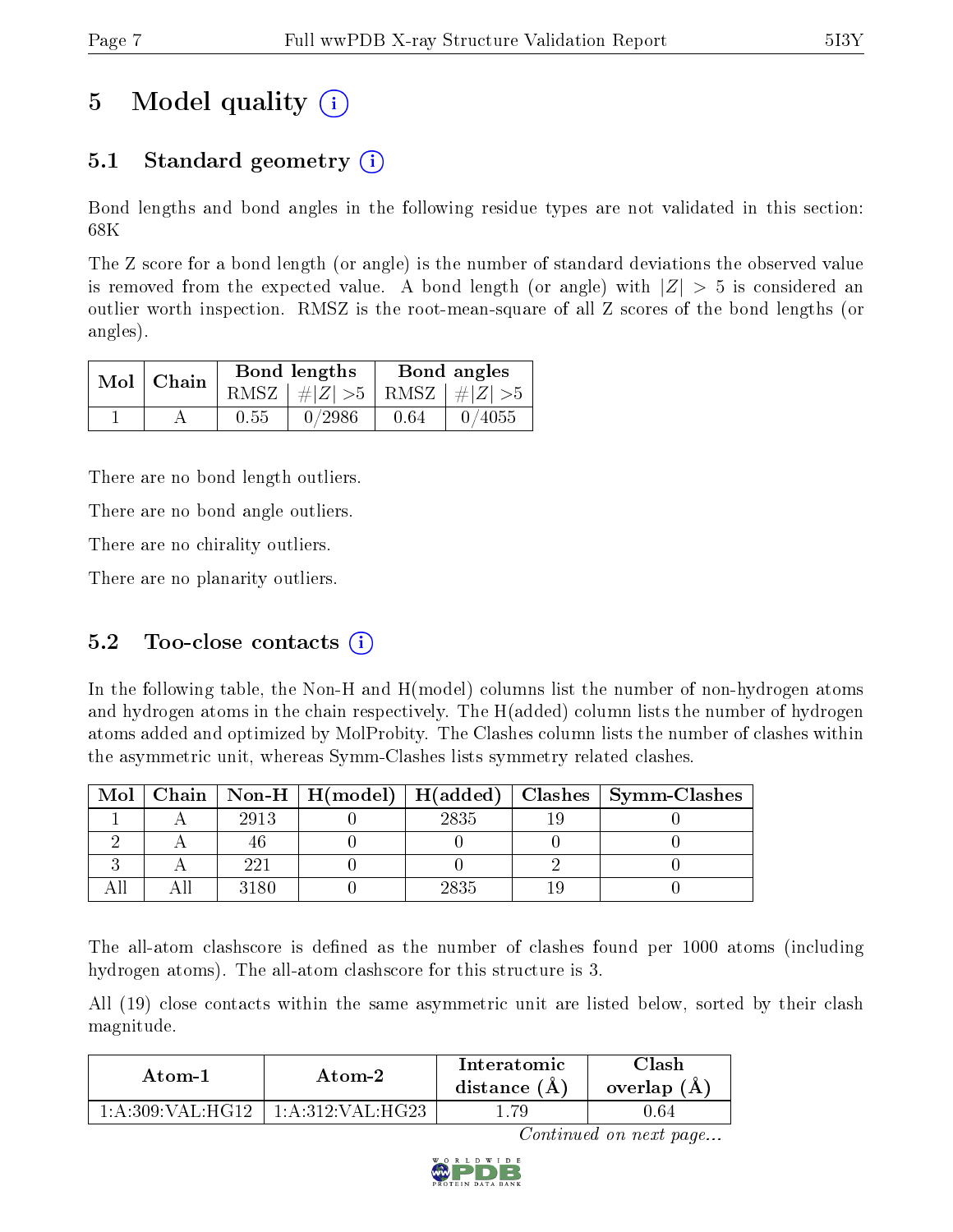| Atom-1              | Atom-2              | Interatomic<br>distance $(\AA)$ | Clash<br>overlap $(A)$ |
|---------------------|---------------------|---------------------------------|------------------------|
| 1:A:71:TYR:O        | 1: A:73: GLN:N      | 2.37                            | 0.58                   |
| 1: A:309: VAL: HG23 | 1: A:321:LYS:HB3    | 1.90                            | 0.54                   |
| 1: A:95: VAL:HG11   | 1: A:140:LEU:HA     | 1.92                            | 0.52                   |
| 1: A:267:LEU:HD11   | 1: A:319: CYS:HB3   | 1.93                            | 0.51                   |
| 1: A:69: VAL:HG21   | 1:A:76:TRP:CZ2      | 2.46                            | 0.51                   |
| 1: A:267:LEU:HD13   | 1: A:312: VAL:HG21  | 1.95                            | 0.49                   |
| 1: A:301:LEU:HD11   | 1: A: 367: THR: HA  | 1.94                            | 0.49                   |
| 1:A:73:GLN:HB3      | 1: A: 107: LYS: HD3 | 1.96                            | 0.48                   |
| 1: A:73: GLN:HB3    | 1: A: 107: LYS: CD  | 2.46                            | 0.46                   |
| 1: A:19:THR:HG21    | 3:A:707:HOH:O       | 2.16                            | 0.45                   |
| 1: A:213:LEU:HD22   | 1:A:243:ALA:HB1     | 1.99                            | 0.45                   |
| 1:A:62:ASP:OD1      | 3:A:501:HOH:O       | 2.21                            | 0.43                   |
| 1:A:318:ASP:OD1     | 1: A:318: ASP:N     | 2.52                            | 0.43                   |
| 1:A:309:VAL:HG12    | 1: A:312:VAL:CG2    | 2.49                            | 0.42                   |
| 1:A:275:THR:HG21    | 1:A:277:TRP:CZ2     | 2.55                            | 0.41                   |
| 1: A:301:LEU:HD21   | 1: A:367:THR:O      | 2.21                            | 0.41                   |
| 1: A:261:PHE:CE1    | 1: A:268: VAL:HG23  | 2.55                            | 0.41                   |
| 1: A: 303: GLN: HG2 | 1: A:361: VAL:HG12  | 2.03                            | 0.40                   |

Continued from previous page...

There are no symmetry-related clashes.

### 5.3 Torsion angles  $(i)$

#### 5.3.1 Protein backbone (i)

In the following table, the Percentiles column shows the percent Ramachandran outliers of the chain as a percentile score with respect to all X-ray entries followed by that with respect to entries of similar resolution.

The Analysed column shows the number of residues for which the backbone conformation was analysed, and the total number of residues.

| $\mid$ Mol $\mid$ Chain $\mid$ | Analysed   Favoured   Allowed   Outliers   Percentiles |  |       |  |
|--------------------------------|--------------------------------------------------------|--|-------|--|
|                                | 361/411 (88%)   353 (98%)   7 (2%)   1 (0%)            |  | 41 37 |  |

All (1) Ramachandran outliers are listed below:

| Chain | - Res | 1'vpe |  |
|-------|-------|-------|--|
|       |       |       |  |

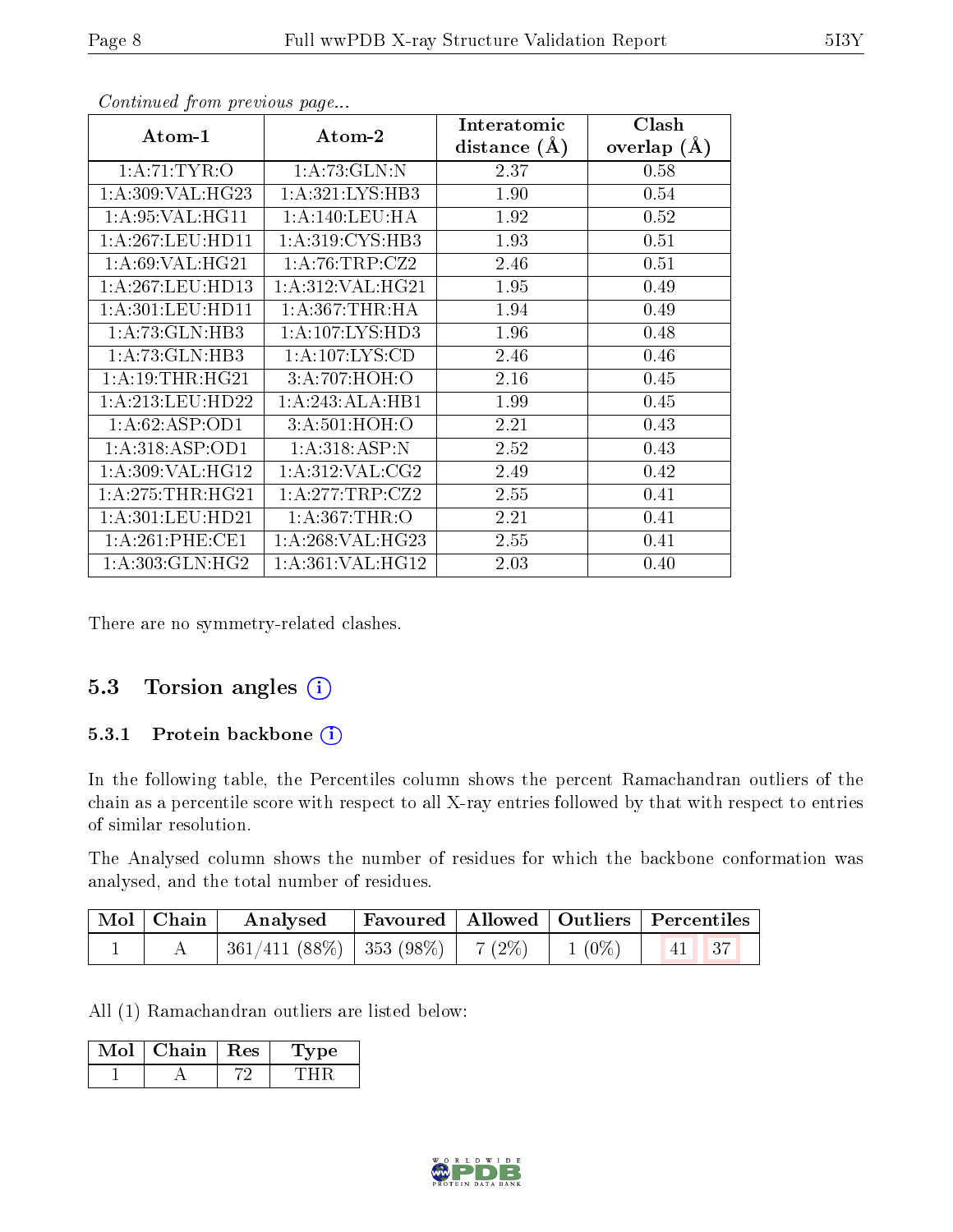#### 5.3.2 Protein sidechains  $(i)$

In the following table, the Percentiles column shows the percent sidechain outliers of the chain as a percentile score with respect to all X-ray entries followed by that with respect to entries of similar resolution.

The Analysed column shows the number of residues for which the sidechain conformation was analysed, and the total number of residues.

| $\mid$ Mol $\mid$ Chain $\mid$ | Analysed                                                          | Rotameric   Outliers   Percentiles |  |  |
|--------------------------------|-------------------------------------------------------------------|------------------------------------|--|--|
|                                | $316/352(90\%)$ 311 (98\%) $\begin{array}{ l} 5(2\%) \end{array}$ |                                    |  |  |

All (5) residues with a non-rotameric sidechain are listed below:

| Mol | Chain | Res | <b>Type</b> |
|-----|-------|-----|-------------|
|     |       | 75  | <b>LYS</b>  |
|     |       | 138 | <b>ASP</b>  |
|     |       | 197 | <b>TRP</b>  |
|     |       | 267 | LEU         |
|     |       | 318 | A SP        |

Some sidechains can be flipped to improve hydrogen bonding and reduce clashes. All (1) such sidechains are listed below:

| Chain | Res | vpe |  |
|-------|-----|-----|--|
|       |     |     |  |

#### $5.3.3$  RNA  $(i)$

There are no RNA molecules in this entry.

### 5.4 Non-standard residues in protein, DNA, RNA chains (i)

There are no non-standard protein/DNA/RNA residues in this entry.

#### 5.5 Carbohydrates  $(i)$

There are no carbohydrates in this entry.

### 5.6 Ligand geometry  $(i)$

1 ligand is modelled in this entry.

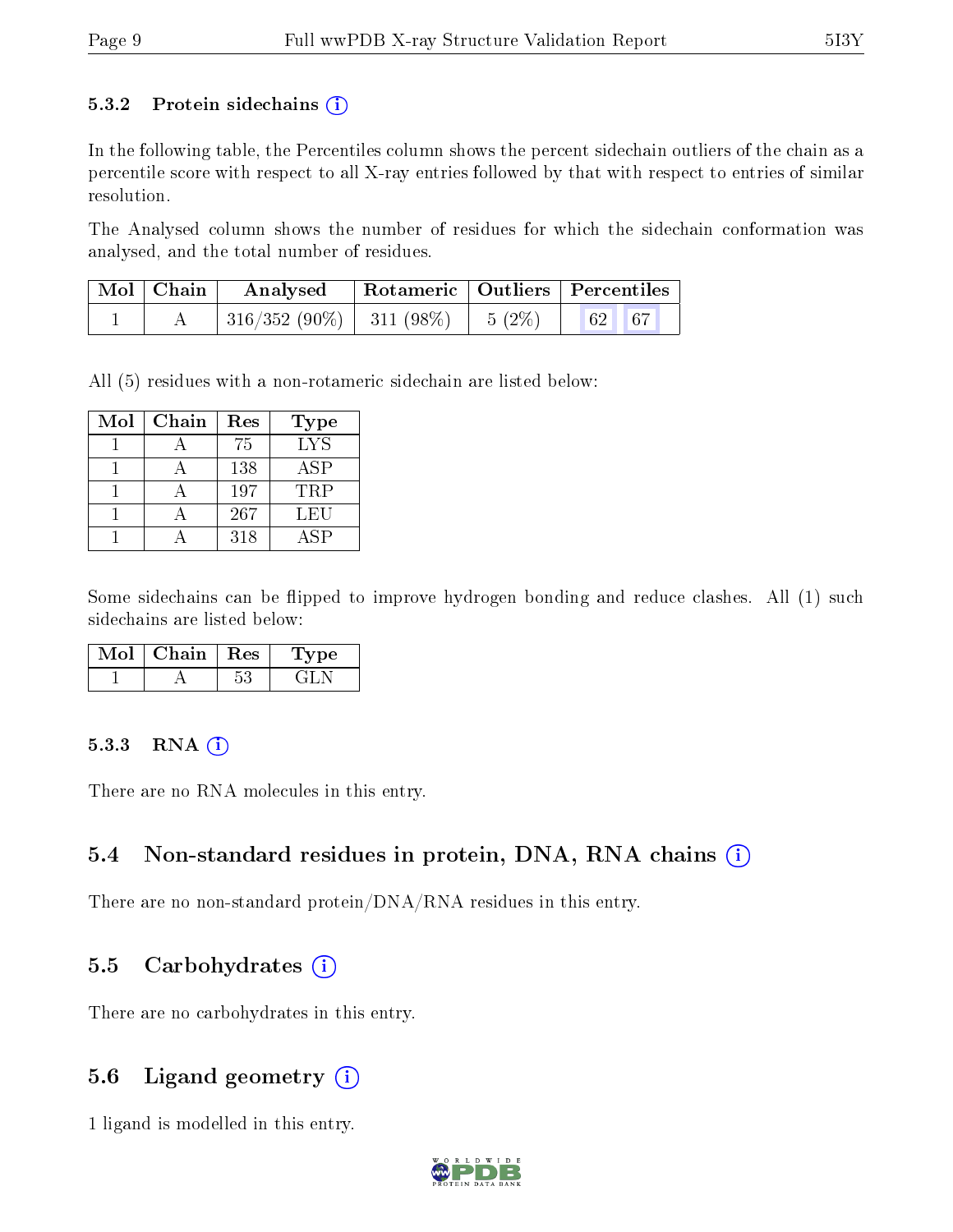In the following table, the Counts columns list the number of bonds (or angles) for which Mogul statistics could be retrieved, the number of bonds (or angles) that are observed in the model and the number of bonds (or angles) that are dened in the Chemical Component Dictionary. The Link column lists molecule types, if any, to which the group is linked. The Z score for a bond length (or angle) is the number of standard deviations the observed value is removed from the expected value. A bond length (or angle) with  $|Z| > 2$  is considered an outlier worth inspection. RMSZ is the root-mean-square of all Z scores of the bond lengths (or angles).

| Mol |                                          |            | ${\rm Res}$ | Link |                      | Bond lengths |         |          | Bond angles |  |
|-----|------------------------------------------|------------|-------------|------|----------------------|--------------|---------|----------|-------------|--|
|     | $\mid$ Chain $\mid$<br>Type <sub>1</sub> |            | Counts      | RMSZ | $T^{-1}$ $\# Z  > 2$ | Counts       | RMSZ    | $\ H\ $  |             |  |
|     | 68K                                      | <b>A</b> A | 401         |      | 50,50,50             | 1.15         | $(6\%)$ | 67,70,70 | 1.32        |  |

In the following table, the Chirals column lists the number of chiral outliers, the number of chiral centers analysed, the number of these observed in the model and the number defined in the Chemical Component Dictionary. Similar counts are reported in the Torsion and Rings columns. '-' means no outliers of that kind were identified.

|     |     |  | $\vert$ Mol $\vert$ Type $\vert$ Chain $\vert$ Res $\vert$ Link $\vert$ Chirals $\vert$ Torsions | $\parallel$ Rings |
|-----|-----|--|--------------------------------------------------------------------------------------------------|-------------------|
| 68K | 401 |  | $\frac{2}{29/29/29}$   0/5/5/5                                                                   |                   |

All (3) bond length outliers are listed below:

| Mol |  | Chain   $\text{Res}$   $\text{Type}$ | Atoms     | $Z_{-}$ | $\pm$ Observed(A) | $ $ Ideal( $A$ ) |
|-----|--|--------------------------------------|-----------|---------|-------------------|------------------|
|     |  | 68K                                  | $C19-C1$  | $-4.05$ | .42               | .49              |
|     |  | 68K                                  | $C30-N5$  | $-3.62$ | $1.34\,$          | $+41$            |
|     |  |                                      | $C25-C20$ | 2.46    | $1.56\,$          | 1.51             |

All (8) bond angle outliers are listed below:

| Mol            | Chain | Res | Type | Atoms                                            | Z       | Observed $(°)$ | $Ideal(^o)$ |
|----------------|-------|-----|------|--------------------------------------------------|---------|----------------|-------------|
| $\overline{2}$ | А     | 401 | 68K  | C31-N4-C27                                       | 4.36    | 123.42         | 117.82      |
| 2              | А     | 401 | 68K  | $C30-C31-N4$                                     | $-4.34$ | 120.23         | 124.13      |
| $\overline{2}$ | А     | 401 | 68K  | $C24-C19-C1$                                     | 3.38    | 125.35         | 118.68      |
| $\overline{2}$ | А     | 401 | 68K  | $C1-C19-C20$                                     | $-2.71$ | 115.59         | 122.71      |
| $\overline{2}$ | А     | 401 | 68K  | O2-C32-C33                                       | $-2.33$ | 116.78         | 120.94      |
| $\overline{2}$ | А     | 401 | 68K  | $C6-C5-C4$                                       | 2.30    | 121.27         | 118.27      |
| $\overline{2}$ | А     | 401 | 68K  | C <sub>28</sub> -C <sub>27</sub> -N <sub>4</sub> | $-2.27$ | 118.90         | 122.17      |
| $\overline{2}$ | А     | 401 | 68K  | $C10-C8-C9$                                      | $-2.06$ | 115.45         | 119.99      |

There are no chirality outliers.

All (2) torsion outliers are listed below:

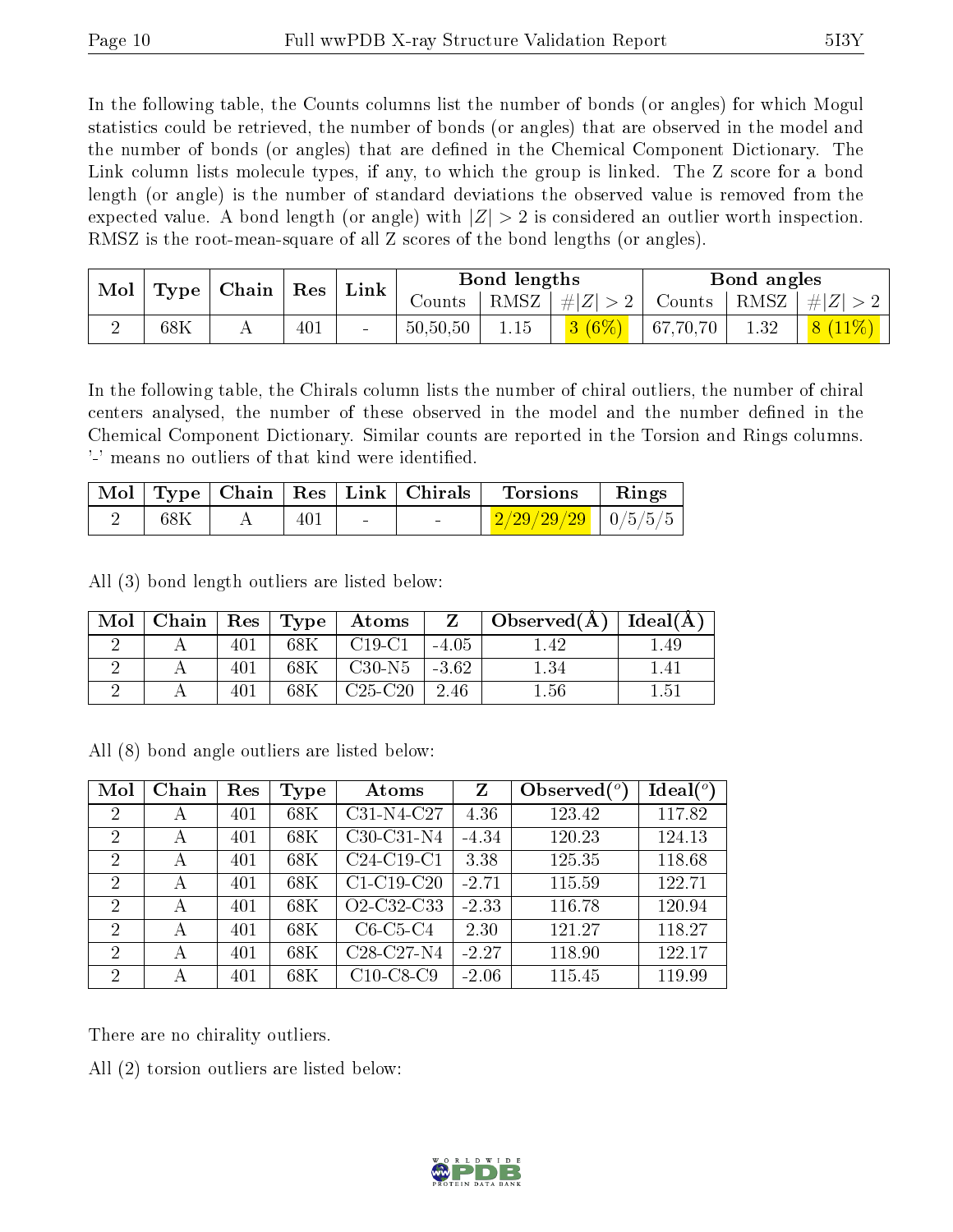|--|

| $Mol$   Chain   Res   Type |     |      | Atoms                                                                   |
|----------------------------|-----|------|-------------------------------------------------------------------------|
|                            | 401 | 68K  | $\mid$ C <sub>2</sub> -C <sub>1</sub> -C <sub>19</sub> -C <sub>20</sub> |
|                            | 401 | 68 K | $C2-C1-C19-C24$                                                         |

There are no ring outliers.

No monomer is involved in short contacts.

The following is a two-dimensional graphical depiction of Mogul quality analysis of bond lengths, bond angles, torsion angles, and ring geometry for all instances of the Ligand of Interest. In addition, ligands with molecular weight > 250 and outliers as shown on the validation Tables will also be included. For torsion angles, if less then 5% of the Mogul distribution of torsion angles is within 10 degrees of the torsion angle in question, then that torsion angle is considered an outlier. Any bond that is central to one or more torsion angles identified as an outlier by Mogul will be highlighted in the graph. For rings, the root-mean-square deviation (RMSD) between the ring in question and similar rings identified by Mogul is calculated over all ring torsion angles. If the average RMSD is greater than 60 degrees and the minimal RMSD between the ring in question and any Mogul-identified rings is also greater than 60 degrees, then that ring is considered an outlier. The outliers are highlighted in purple. The color gray indicates Mogul did not find sufficient equivalents in the CSD to analyse the geometry.



### 5.7 [O](https://www.wwpdb.org/validation/2017/XrayValidationReportHelp#nonstandard_residues_and_ligands)ther polymers (i)

There are no such residues in this entry.

### 5.8 Polymer linkage issues (i)

There are no chain breaks in this entry.

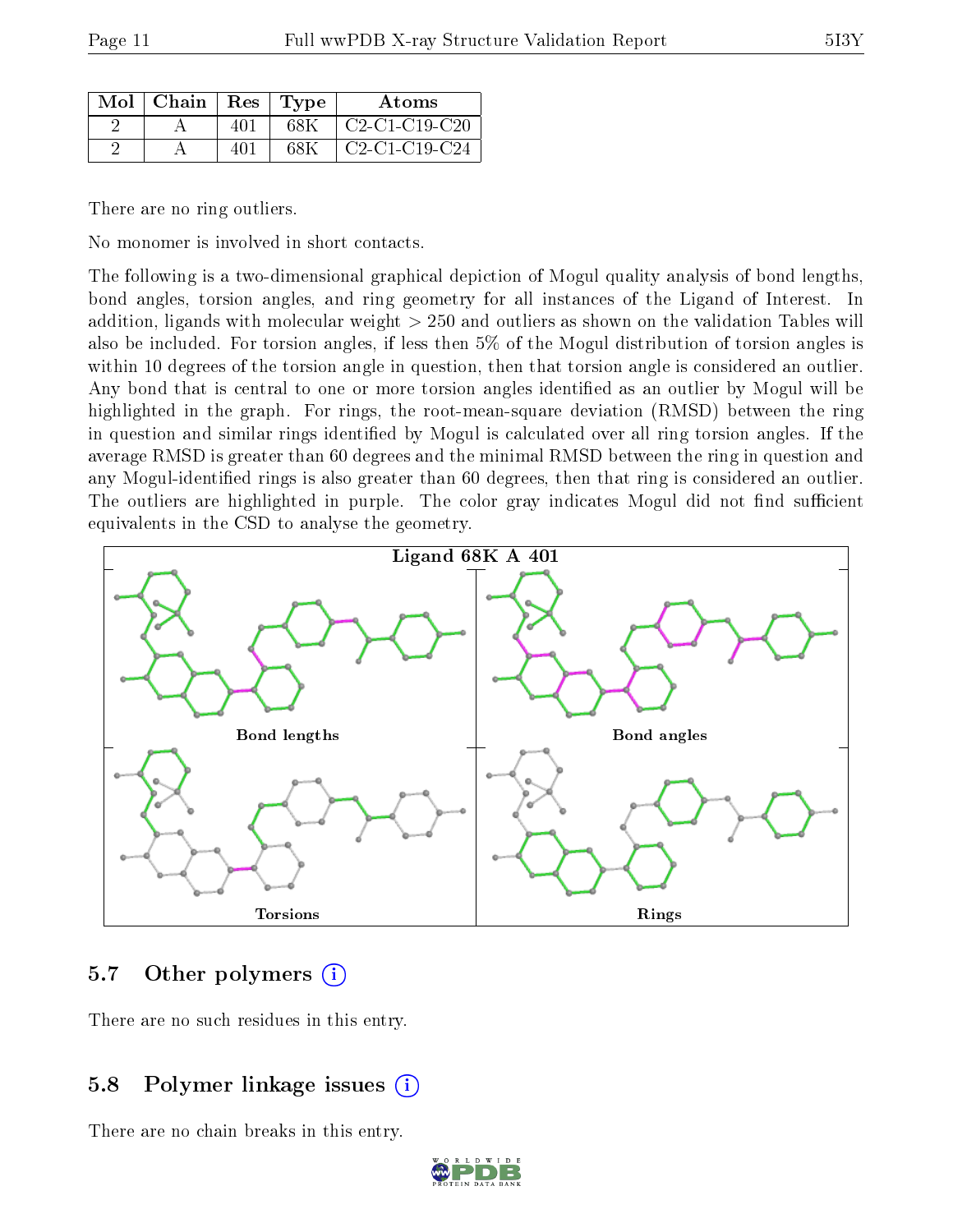# 6 Fit of model and data  $(i)$

### 6.1 Protein, DNA and RNA chains  $(i)$

In the following table, the column labelled  $#RSRZ> 2'$  contains the number (and percentage) of RSRZ outliers, followed by percent RSRZ outliers for the chain as percentile scores relative to all X-ray entries and entries of similar resolution. The OWAB column contains the minimum, median,  $95<sup>th</sup>$  percentile and maximum values of the occupancy-weighted average B-factor per residue. The column labelled ' $Q< 0.9$ ' lists the number of (and percentage) of residues with an average occupancy less than 0.9.

| $\text{Mol}$ | Chain | Analysed        | ${ <\hspace{-1.5pt}{\mathrm{RSRZ}} \hspace{-1.5pt}>}$ | $\#\text{RSRZ}\text{>2}$         | $OWAB(A^2)$ | $\mid$ Q<0.9 |
|--------------|-------|-----------------|-------------------------------------------------------|----------------------------------|-------------|--------------|
|              |       | $369/411(89\%)$ | 0.21                                                  | $32(8\%)$ 10 14 12, 36, 132, 196 |             |              |

All (32) RSRZ outliers are listed below:

| Mol            | $\overline{\text{Chain}}$ | Res              | Type                      | <b>RSRZ</b>      |
|----------------|---------------------------|------------------|---------------------------|------------------|
| $\mathbf{1}$   | $\overline{A}$            | 319              | <b>CYS</b>                | $8.\overline{7}$ |
| $\overline{1}$ | $\overline{\rm A}$        | 259              | $\overline{\text{ASP}}$   | $6.0\,$          |
| $\overline{1}$ | $\overline{A}$            | 167              | <b>LEU</b>                | $5.6\,$          |
| $\overline{1}$ | $\overline{\rm A}$        | 277              | TRP                       | $5.0\,$          |
| $\overline{1}$ | $\overline{\rm A}$        | $\overline{257}$ | PHE                       | $\overline{4.7}$ |
| $\overline{1}$ | $\overline{\rm A}$        | $\overline{312}$ | $\overline{\text{VAL}}$   | 4.5              |
| $\overline{1}$ | $\overline{A}$            | 311              | <b>ASP</b>                | 4.4              |
| $\overline{1}$ | $\overline{A}$            | 73               | GLN                       | 4.2              |
| $\mathbf{1}$   | $\overline{\rm A}$        | 262              | <b>TRP</b>                | 4.0              |
| $\overline{1}$ | $\overline{A}$            | 269              | $\overline{\text{CYS}}$   | $\overline{3.6}$ |
| $\overline{1}$ | $\overline{\rm A}$        | 270              | <b>TRP</b>                | 3.6              |
| $\overline{1}$ | $\overline{\rm A}$        | $\overline{310}$ | $\overline{\mathrm{GLU}}$ | $\overline{3.3}$ |
| $\overline{1}$ | $\overline{\rm A}$        | 258              | $\overline{\text{PRO}}$   | $\overline{3.3}$ |
| $\overline{1}$ | $\overline{\rm A}$        | $\overline{361}$ | <b>VAL</b>                | $\overline{3.2}$ |
| $\overline{1}$ | $\overline{A}$            | 268              | $\overline{\text{VAL}}$   | $\overline{3.1}$ |
| $\overline{1}$ | $\overline{A}$            | 263              | LEU                       | 3.0              |
| $\overline{1}$ | $\overline{A}$            | $\overline{253}$ | $\overline{\text{SER}}$   | $3.0\,$          |
| $\overline{1}$ | $\overline{\rm A}$        | 168              | $\overline{\rm ALA}$      | $\overline{2.9}$ |
| $\overline{1}$ | $\overline{A}$            | 252              | <b>SER</b>                | 2.8              |
| $\overline{1}$ | $\overline{A}$            | 267              | $\overline{\text{LEU}}$   | $\overline{2.6}$ |
| $\overline{1}$ | $\overline{\rm A}$        | 249              | $\overline{\text{LYS}}$   | $2.5\,$          |
| $\mathbf{1}$   | $\overline{A}$            | 145              | <b>HIS</b>                | 2.4              |
| $\overline{1}$ | $\boldsymbol{A}$          | 309              | VAL                       | 2.3              |
| $\overline{1}$ | $\overline{\rm A}$        | 384              | <b>TYR</b>                | $2\overline{.3}$ |
| $\overline{1}$ | $\overline{A}$            | 364              | $\overline{\text{GLU}}$   | 2.2              |
| $\overline{1}$ | A                         | 260              | $\overline{\text{GLY}}$   | 2.2              |
| $\overline{1}$ | $\overline{\rm A}$        | 242              | $\overline{{\rm GLU}}$    | $\overline{2.2}$ |

Continued on next page...

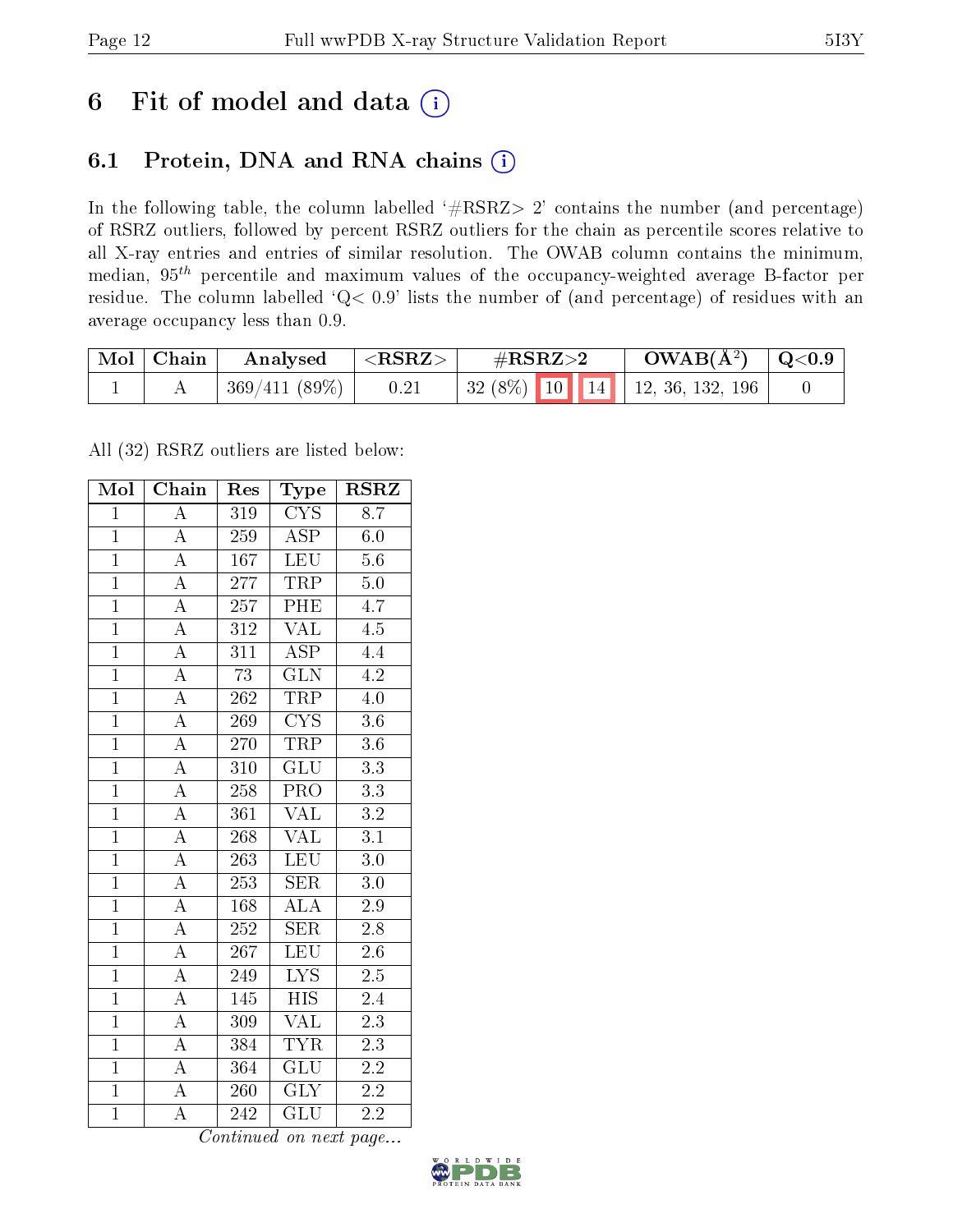Continued from previous page...

| Mol | Chain | Res | <b>Type</b> | <b>RSRZ</b> |
|-----|-------|-----|-------------|-------------|
|     |       | 275 | THR.        | 2.0         |
|     |       | 365 | PHE         | 2.0         |
|     |       | 385 | <b>ASN</b>  | 2.0         |
|     |       | 222 | <b>TYR</b>  | 2.0         |
|     |       | 256 | <b>LYS</b>  | 2.0         |

#### 6.2 Non-standard residues in protein, DNA, RNA chains  $(i)$

There are no non-standard protein/DNA/RNA residues in this entry.

#### 6.3 Carbohydrates (i)

There are no carbohydrates in this entry.

### 6.4 Ligands  $(i)$

In the following table, the Atoms column lists the number of modelled atoms in the group and the number defined in the chemical component dictionary. The B-factors column lists the minimum, median,  $95<sup>th</sup>$  percentile and maximum values of B factors of atoms in the group. The column labelled  $Q< 0.9$ ' lists the number of atoms with occupancy less than 0.9.

|     |  |                                   |  | $\mid$ Mol $\mid$ Type $\mid$ Chain $\mid$ Res $\mid$ Atoms $\mid$ RSCC $\mid$ RSR $\mid$ B-factors(A <sup>2</sup> ) $\mid$ Q<0.9 |  |
|-----|--|-----------------------------------|--|-----------------------------------------------------------------------------------------------------------------------------------|--|
| 68K |  | $401$   $46/46$   $0.95$   $0.13$ |  | 15, 18, 28, 33                                                                                                                    |  |

The following is a graphical depiction of the model fit to experimental electron density of all instances of the Ligand of Interest. In addition, ligands with molecular weight > 250 and outliers as shown on the geometry validation Tables will also be included. Each fit is shown from different orientation to approximate a three-dimensional view.